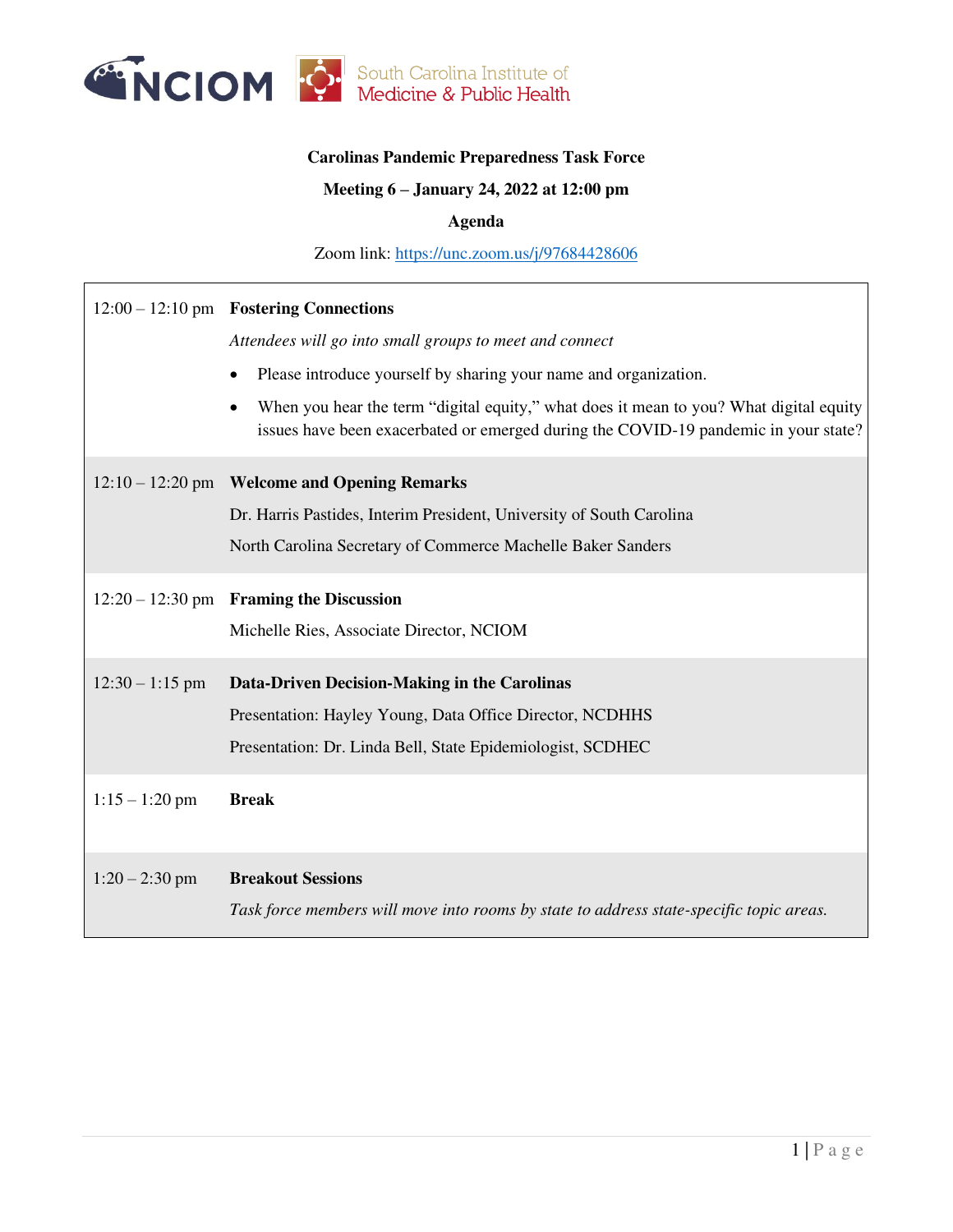

## **Breakout Sessions**

# **North Carolina Task Force**

| $1:20 - 2:25$ pm | <b>Achieving Digital Equity in North Carolina</b>                                 |
|------------------|-----------------------------------------------------------------------------------|
|                  | Nate Denny, Deputy Secretary, North Carolina Department of Information Technology |
|                  | Dr. Shannon Dowler, Chief Medical Officer, NC Medicaid                            |
|                  | Discussion Moderator: Tracy Doaks, President & CEO, MCNC                          |
| $2:25 - 2:30$ pm | <b>Next Steps and Closing</b>                                                     |
|                  | Alison Miller, Project Director, NCIOM                                            |

### **South Carolina Task Force**

| $1:25 - 2:25$ pm | Data, Communications and Digital Equity in South Carolina's COVID Response                                  |
|------------------|-------------------------------------------------------------------------------------------------------------|
|                  | Major General Brad Owens, Director of the Joint Chiefs of Staff, SC National Guard                          |
|                  | Ivan Segura, Program Manager, Hispanic/Latino Affairs Division, SC Commission on<br><b>Minority Affairs</b> |
|                  | Jim Stritzinger, Director, South Carolina Broadband Office                                                  |
| $2:25 - 2:30$ pm | <b>Next Steps and Closing</b>                                                                               |
|                  | Brie Hunt, Senior Director, Strategic Initiatives, IMPH                                                     |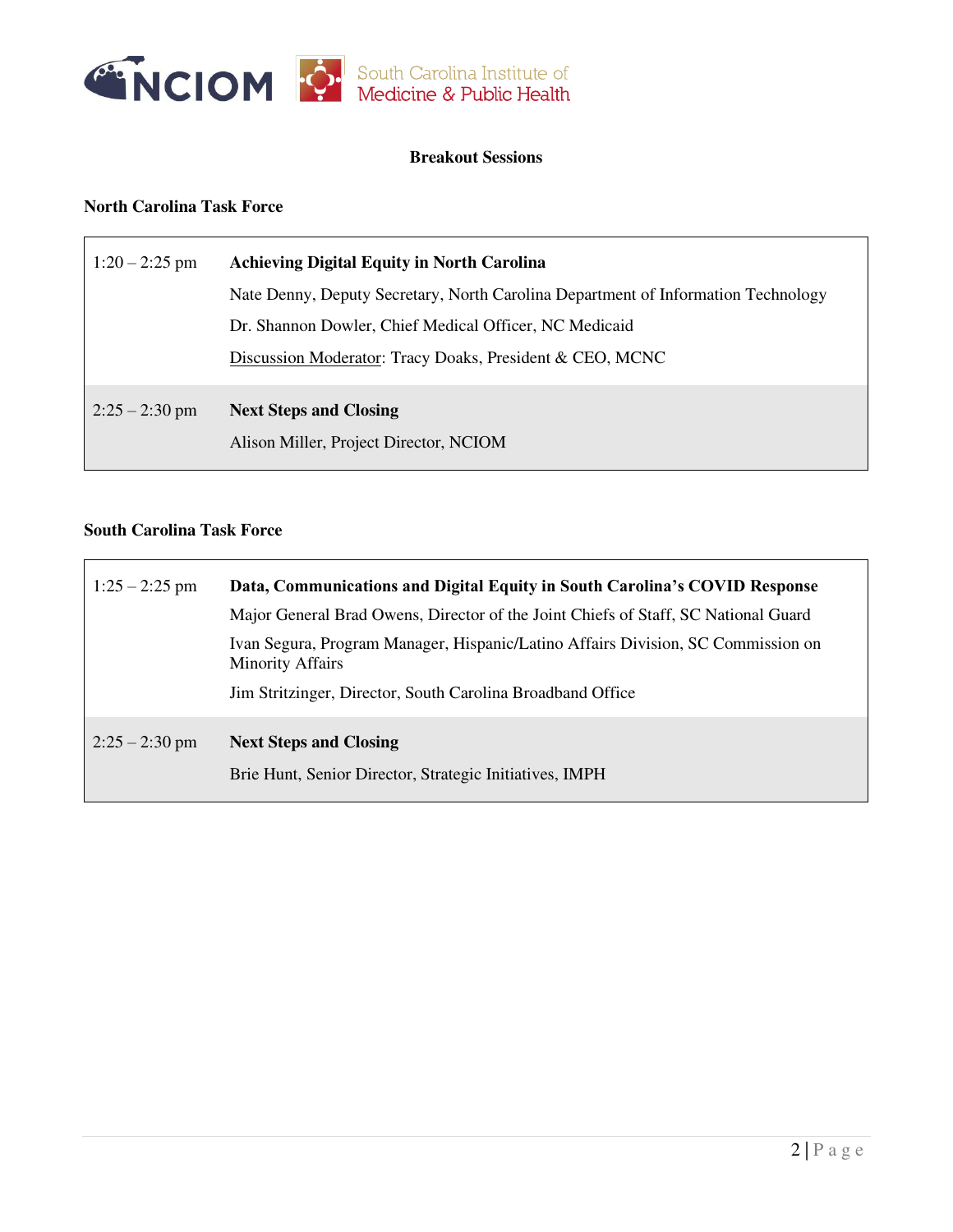

## **Task Force Meetings**

July 19, 2021 August 18, 2021 September 20, 2021 (NC TF Only) October 18, 2021 (NC TF Only) November 15, 2021 January 24, 2022 February 28, 2022 March 21, 2022 April 25, 2022

#### **About the North Carolina Institute of Medicine (NCIOM)**

The North Carolina Institute of Medicine, NCIOM, is an independent organization focused on improving the health and well-being of North Carolinians by providing analysis on the health and well-being of North Carolinians, identifying solutions to the health issues facing our state, building consensus toward evidence-based solutions, and informing health policy at the state and local level. Read more:<https://nciom.org/about-us/>

### **About the South Carolina Institute of Medicine and Public Health (IMPH)**

The South Carolina Institute of Medicine & Public Health (IMPH) is an independent entity serving as an informed nonpartisan convener around the important health issues in our state, providing evidence-based information to inform health policy decisions. Read more:<https://imph.org/about/>

### **About the Carolinas Pandemic Preparedness (CPP) Task Force**

There is a clear need within the Carolinas to develop a consensus on recommendations for responding to future pandemics in a more coordinated and timely fashion. The degree of devastation wrought by these pandemics will be determined by factors like a strong health and public health infrastructure, a well-prepared workforce, strong disaster response infrastructure, a robust social services safety net, and adequate access to personal protective equipment, medicine, and vaccines. The CPP task force will develop consensus recommendations using evidencebased research, policies and practices as a guide.

| <b>Timeline</b>                                      | <b>Pillars of the Task Force</b>     |
|------------------------------------------------------|--------------------------------------|
| Steering Committee Meetings: March 2021 – April 2022 | Health                               |
| Task Force Meetings: July – April 2022               | Education                            |
| Final Report: June 2022                              | <b>Economic and Social Stability</b> |
|                                                      | Equity                               |